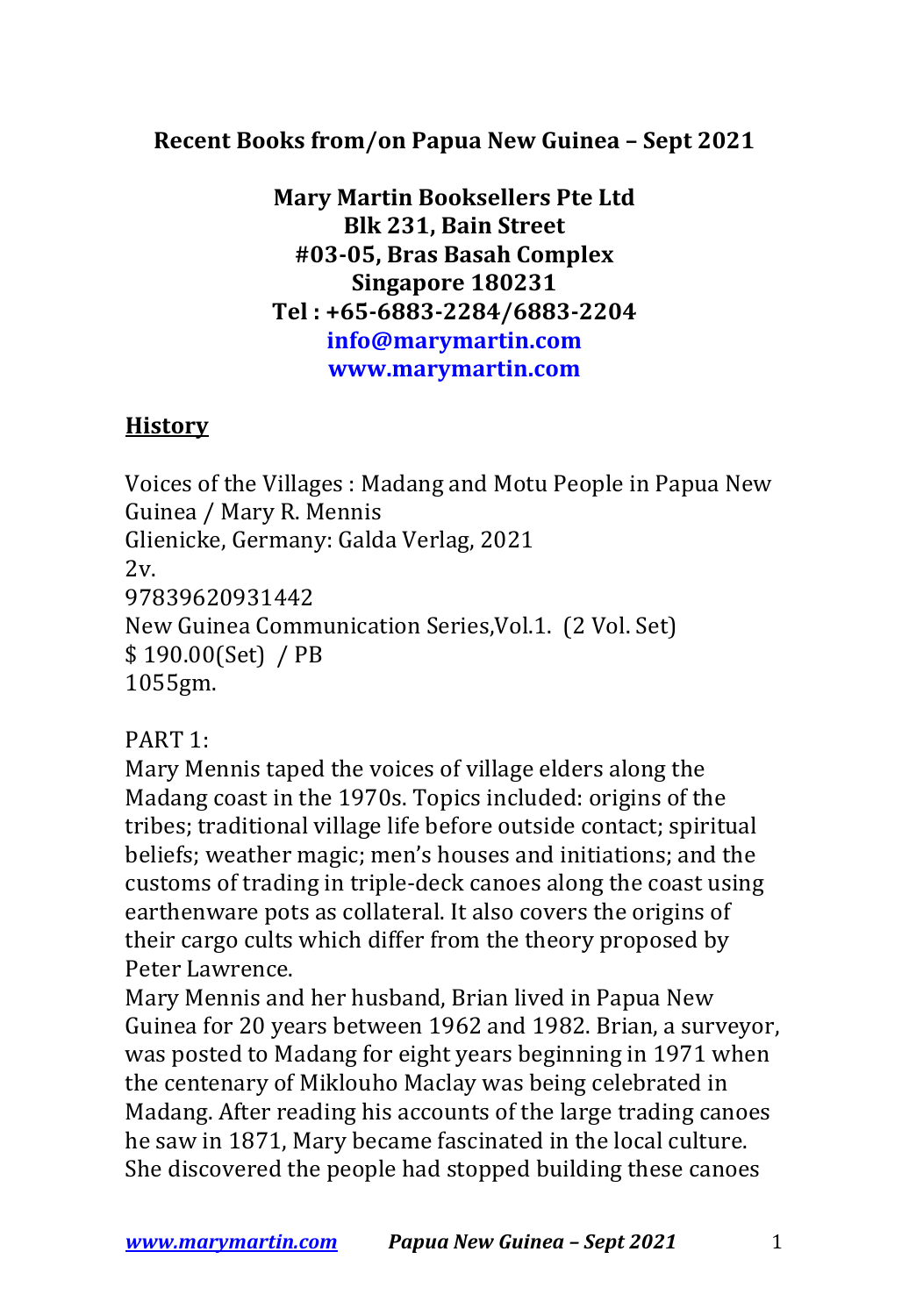during the war in the 1940s. She then encouraged five old men who still had the knowledge to build another canoe in 1978 and she documented its construction, the magic of the weather men; the pots they traded and the whole trading system. This knowledge was on the verge of being lost. Launching one of Mary's earlier books, Grand Chief Sir Michael Somare, first Prime Minister of Papua New Guinea thanked her for her work and said the book The Flagged History of Madang would play a great role in educating the young people.

Mary Mennis has a Masters Degree in History from UPNG and a Masters Degree in Social Science from James Cook University. She was an Honorary Research Assistant at Queensland University for many years. Her research in Madang is also found in the book: A Potted History of Madang: Traditional Culture and Change on the North coast of Papua New Guinea published in 2007. During their time in Madang, Mary developed a deep appreciation of the culture of the village people and her family attended many gatherings and feasts. PART 2:

What were the villagers' reactions to the outsiders who came to Madang? These are found in taped interviews in the 1970s from memories handed down from earlier generations. First was Miklouho Maclay who arrived in 1871. The people thought he was from the moon. In 1884 when Madang became a German Province, the villagers were forced to work on plantations and on clearing land. They wanted to return to their old ways of trading and having feasts. They revolted in 1904 and were harshly punished. During World War Two the Japanese occupied Madang and again their way of life was affected. After the war the Australian Government was in charge until 1975 when Papua New Guinea became Independent. In these pages we discover what the people thought about all these changes. Basically they saw the Germans as the first bosses then they left and the Australians took over, then during the war the Japanese arrived and they were the new bosses. You had to do what they said or you would be in trouble.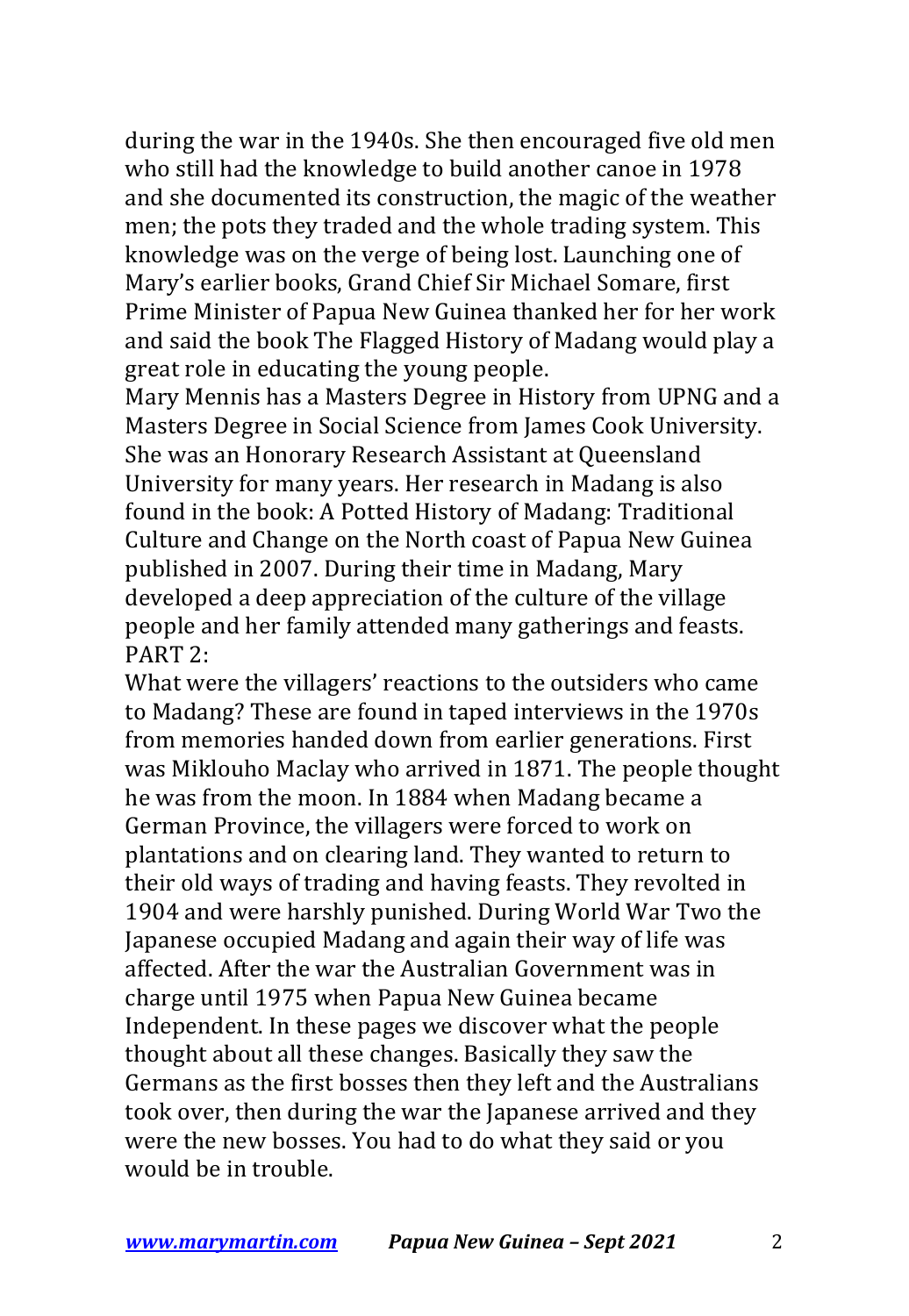The final part of Volume two contains the memories of the Motu traders, the hiri trade and the large lagatoi canoes which carried pots to the Gulf in exchange for the much needed sago. These interviews were made in 1995, 50 years after the end of World War 2. These two volumes Voices of the Villagers have preserved much knowledge of the history and culture of the Bel people of Madang and to a lesser extent that of the Motu people of Port Moresby.

**http://www.marymartin.com/web?pid=777328** --------------------------------------------------------------------------------

## - **Literature**

Myths and Magic of Melanesia: Based on Stories and Myths of Papua New Guinea / Mary R. Mennis & Colin De'Ath Glienicke, Germany: Galda Verlag, 2021 216p. Includes Bibliography 9783962031589 New Guinea Communication Series, Vol. 2 \$ 95.00 / PB 376gm.

Professor Colin De'Ath and Mary R. Mennis were both doing research in the Madang area in the 1970s. While Professor Colin was working on the Gogol area researching the effects of the Trans-Gogol Timber Project on the local villagers, Mary Mennis was doing research into the culture of the coastal Madang people and changes that had occurred over the years. At that time, they collaborated and published »Merging Men and Nature: Myths of Melanesia«. The original version was published in Oral History in 1981, and recently it was decided to republish these myths to make them available to a wider readership. In this latest edition, a few modifications have been made to make the stories clearer. Also some myths and oral traditions have been added.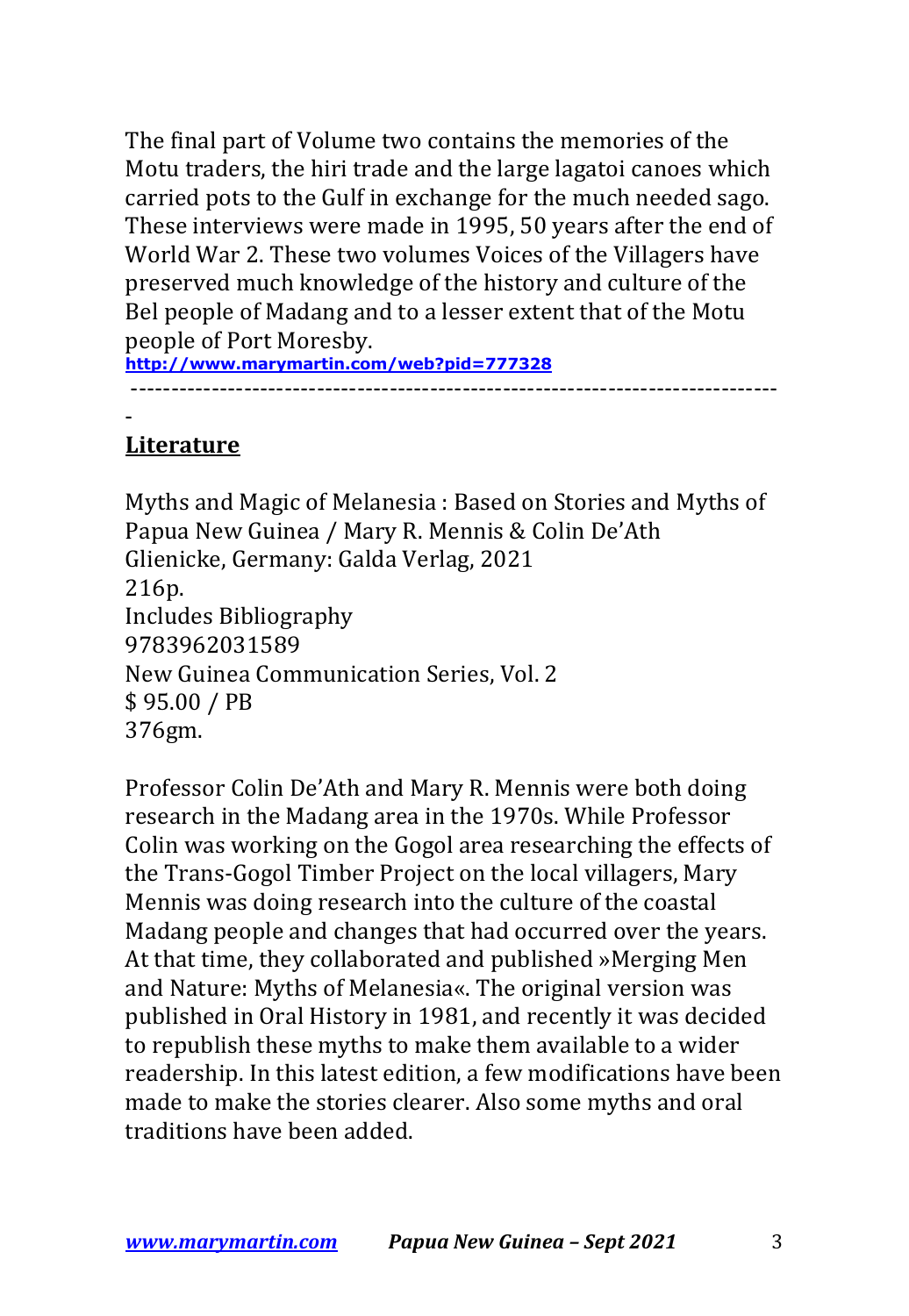The myths presented in this book are from Madang, Manus Island, the Sepik area, the Highlands, New Britain and the Port Moresby area of Papua New Guinea as well as two from Irian Jaya. They are grouped under categories like Origin of Pottery, Two Brother Myths; Myths about mountains and Origin Myths for ease of comparison.

**http://www.marymartin.com/web?pid=777332** --------------------------------------------------------------------------------

-

Dance of the Mask: The First Flowering of Literature and the Contemporary Arts in Papua New Guinea / Greg Murphy Glienicke, Germany: Galda Verlag, 2021 208p. 9783962031718 New Guinea Communication Series, Vol. 3 \$ 95.00 / PB 468gm.

Dance of the Mask sets the history of the first flowering of Papua New Guinea contemporary literature and arts firmly in place so that it cannot be forgotten or brushed over or denied; the plant was always there in Papua New Guinea of course and still is. As a history, it describes the people involved and the quality of the cultural efflorescence - Ulli and Georgina Beier, John Kasaipwalova, Greg Murphy and the Raun Raun Theatre artists and their remarkable contributions to this historical conjuncture - the Papua Pocket Poets series with their visual art covers, the epic poem Sail the Midnight Sun by John Kasaipwalova and the resulting trilogy of folk operas by Raun Raun Theatre performed nationally and internationally and in Europe to great acclaim at the Edinburgh Festival in 2007. The book philosophises that culture is always changing and that literature and the arts should be influencing that process of change.

**http://www.marymartin.com/web?pid=777333**